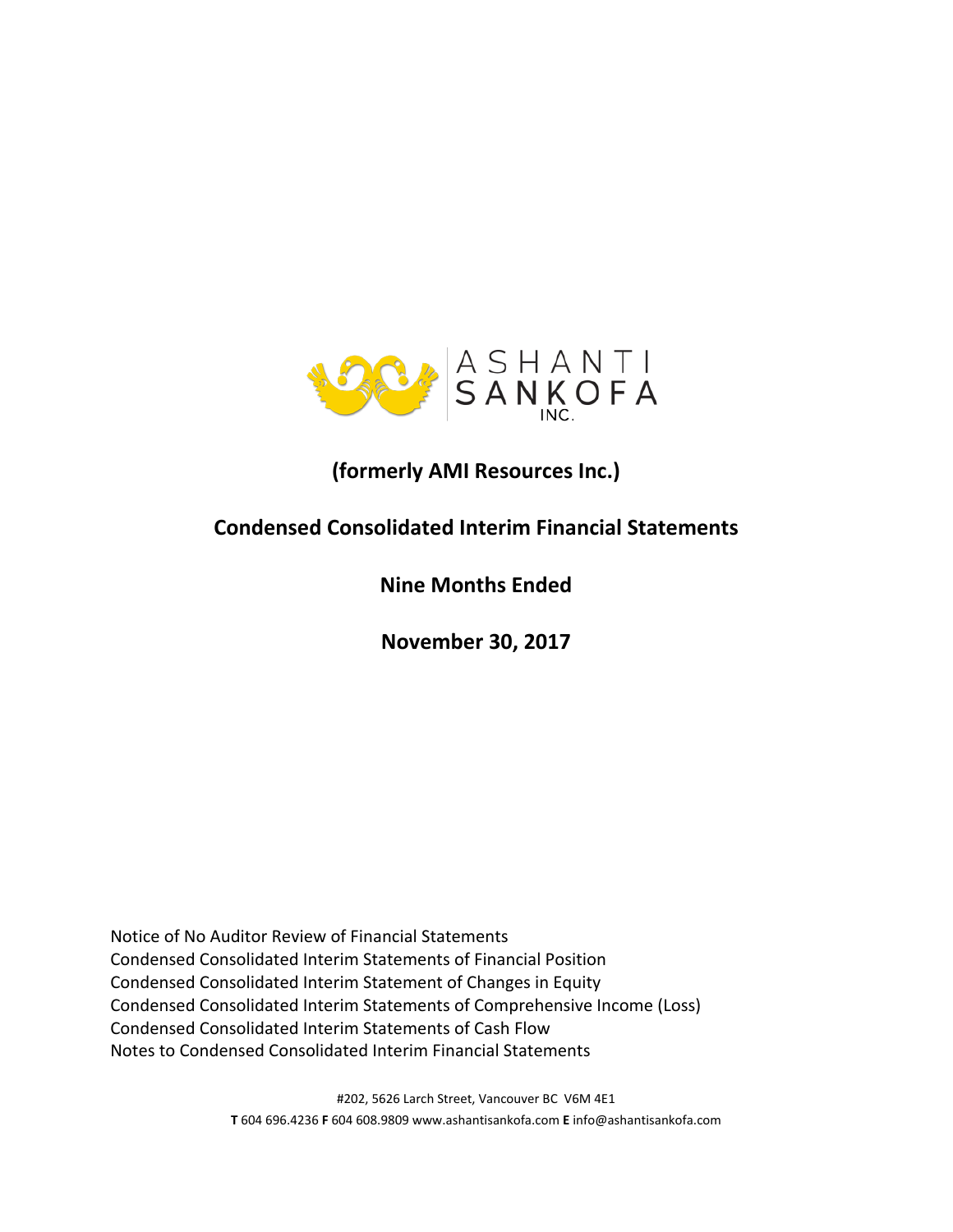## **NOTICE OF NO AUDITOR REVIEW OF INTERIM FINANCIAL STATEMENTS**

Under National Instrument 51-102, Part 4, subsection 4.3 (3) (a), if an auditor has not performed a review of the interim financial statements, they must be accompanied by a notice indicating that an auditor has not reviewed the financial statements.

The accompanying unaudited interim financial statements of the Company have been prepared by and are the responsibility of the Company's management.

The Company's independent auditor has not performed a review of these financial statements in accordance with standards established by the Chartered Professional Accountants of Canada for a review of interim financial statements by an entity's auditor.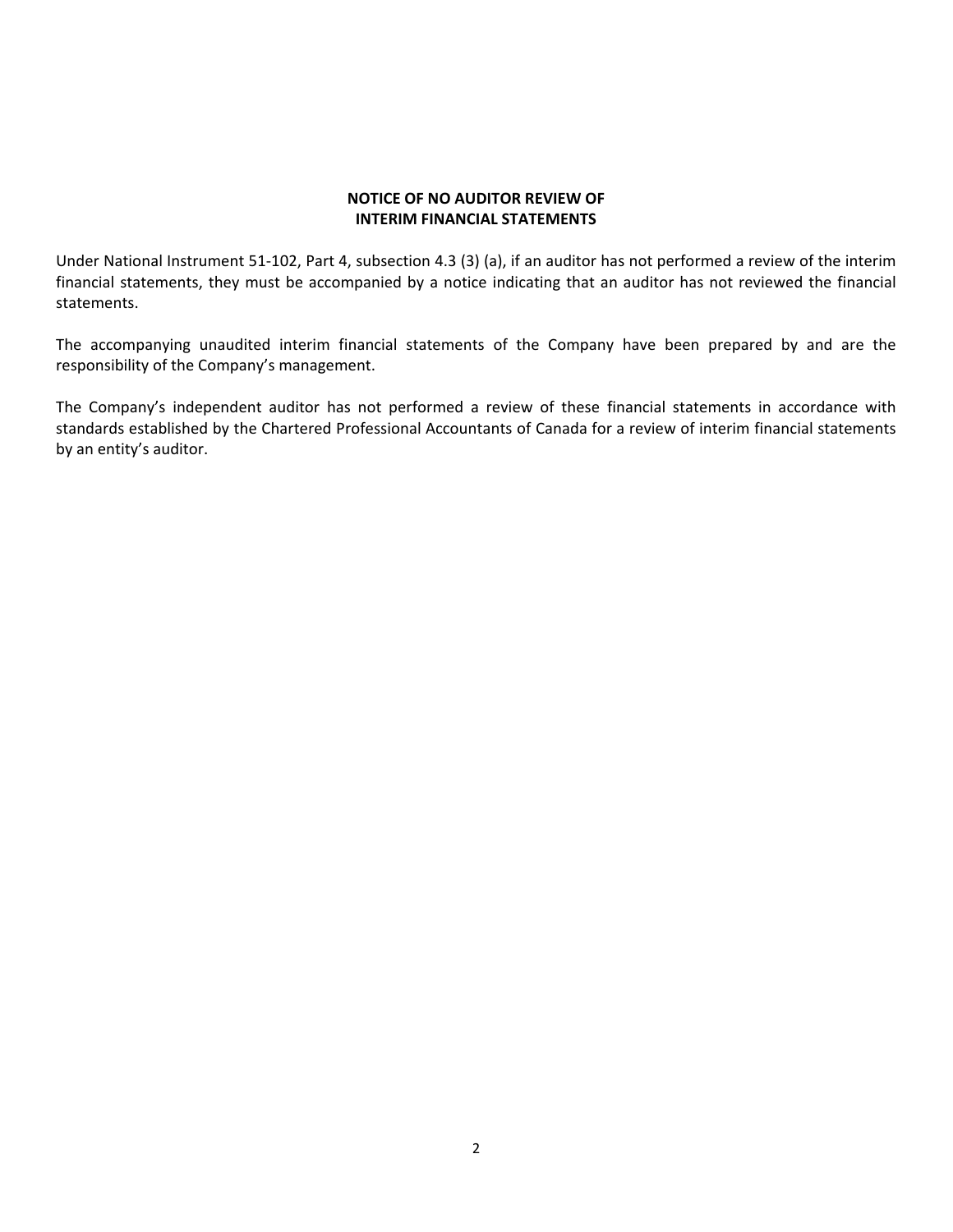# **ASHANTI SANKOFA INC. (formerly AMI Resources Inc.) CONDENSED CONSOLIDATED INTERIM STATEMENTS OF FINANCIAL POSITION**

Unaudited - Expressed in Canadian Dollars

|                                            |             | November 30, | February 28,   |
|--------------------------------------------|-------------|--------------|----------------|
|                                            | <b>Note</b> | 2017         | 2017           |
| <b>ASSETS</b>                              |             | \$           | \$             |
| <b>Current assets</b>                      |             |              |                |
| Cash                                       |             | 1,236        | 19,356         |
| Other receivables                          |             | 3,736        | 668            |
|                                            |             | 4,972        | 20,024         |
| <b>Non-current assets</b>                  |             |              |                |
| Exploration and evaluation assets          | 4           | 525,758      | 448,133        |
|                                            |             |              |                |
| <b>TOTAL ASSETS</b>                        |             | 530,730      | 468,157        |
|                                            |             |              |                |
| <b>LIABILITIES</b>                         |             |              |                |
| <b>Current liabilities</b>                 |             |              |                |
| Accounts payable and accrued liabilities   |             | 15,362       | 31,958         |
| Due to related parties                     | 6           | 241,601      | 49,060         |
|                                            |             | 256,963      | 81,018         |
| <b>SHAREHOLDERS' EQUITY</b>                |             |              |                |
| Share capital                              | 5           | 9,252,862    | 9,252,862      |
| Reserves                                   | 5           | 3,890,225    | 3,890,225      |
| Accumulated deficit                        |             | (12,869,320) | (12, 755, 948) |
|                                            |             | 273,767      | 387,139        |
|                                            |             |              |                |
| TOTAL LIABILITIES AND SHAREHOLDERS' EQUITY |             | 530,730      | 468,157        |

*The accompanying notes are integral to these condensed interim consolidated financial statements.*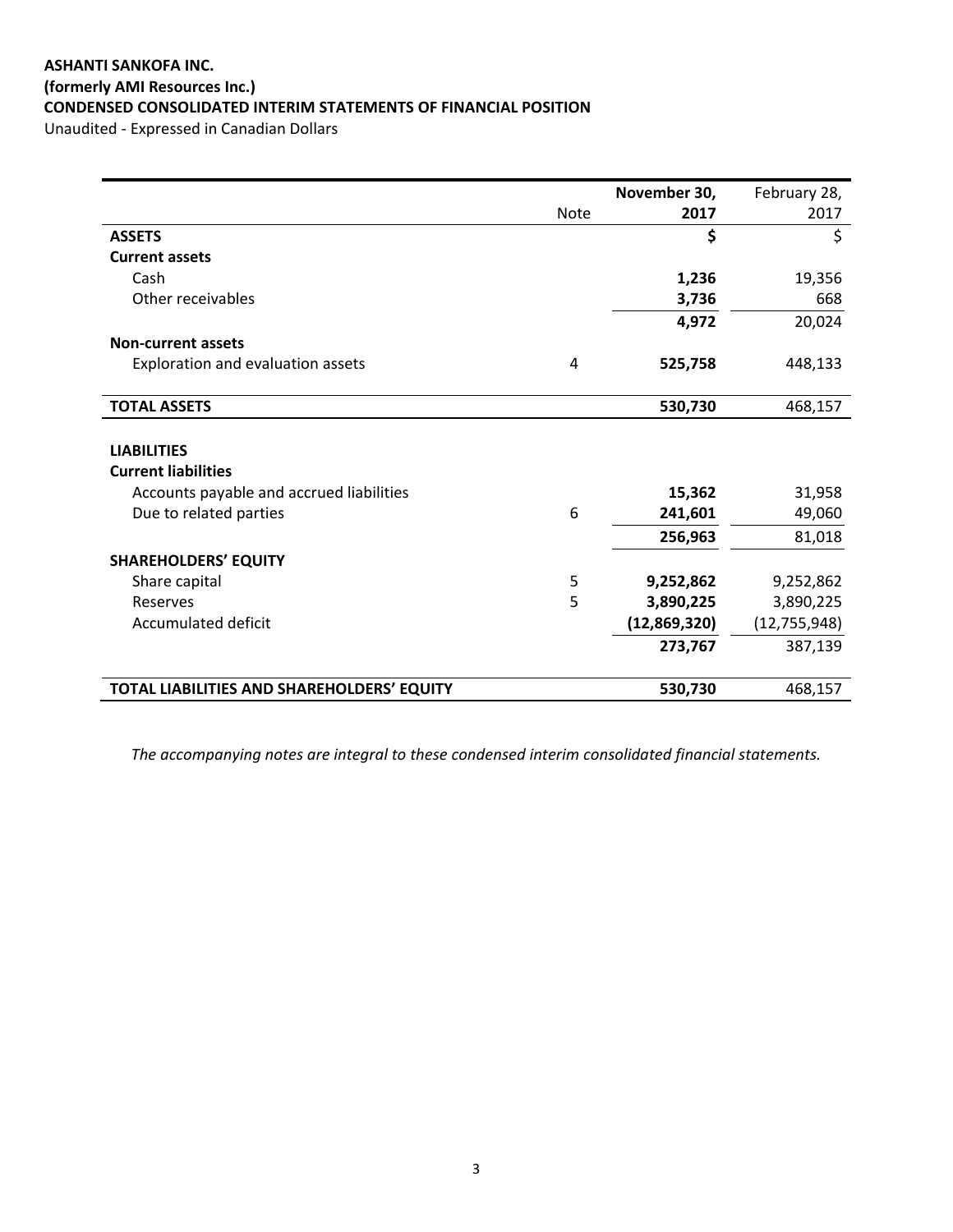# **ASHANTI SANKOFA INC. (formerly AMI Resources Inc.) CONDENSED CONSOLIDATED INTERIM STATEMENTS OF COMPREHENSIVE LOSS**

Unaudited - Expressed in Canadian Dollars

|                                          |             | For the Three Months Ended |            | For the Nine Months Ended |            |
|------------------------------------------|-------------|----------------------------|------------|---------------------------|------------|
|                                          |             | November 30,               |            | November 30,              |            |
|                                          | <b>Note</b> | 2017                       | 2016       | 2017                      | 2016       |
|                                          |             | \$                         | \$         | \$                        | \$         |
| <b>EXPENSES</b>                          |             |                            |            |                           |            |
| Foreign exchange (gain) loss             |             | 1,583                      | (33, 720)  | (5,641)                   | (1, 336)   |
| Investor relations                       |             |                            |            | 1,564                     | 1,336      |
| Management fees                          | 6           | 18,300                     | 15,000     | 72,600                    | 35,244     |
| Office and general                       |             | 669                        | 4,094      | 4,777                     | 17,620     |
| Professional fees                        | 6           | 17,800                     | 14,269     | 29,040                    | 23,590     |
| Stock-based compensation                 | 5           |                            |            |                           | 63,573     |
| Transfer agent and filing fees           |             | 1,895                      | 784        | 11,032                    | 5,427      |
| <b>Operating loss before other items</b> |             | (40, 247)                  | (427)      | (113, 372)                | (145, 454) |
| <b>Other items</b>                       |             |                            |            |                           |            |
| Debt forgiveness                         |             |                            | 901        |                           | 37,272     |
| <b>NET LOSS AND COMPREHENSIVE LOSS</b>   |             | (40, 247)                  | 474        | (113, 372)                | 108,182    |
|                                          |             |                            |            |                           |            |
| <b>Weighted Average Number of Shares</b> |             |                            |            |                           |            |
| Outstanding                              |             | 27,734,197                 | 25,439,115 | 27,734,197                | 23,853,762 |
| <b>Basic Loss Per Share</b>              |             | (0.00)                     | (0.00)     | (0.00)                    | (0.00)     |
| <b>Diluted Loss Per Share</b>            |             | (0.00)                     | (0.00)     | (0.00)                    | (0.00)     |

*The accompanying notes are integral to these condensed interim consolidated financial statements.*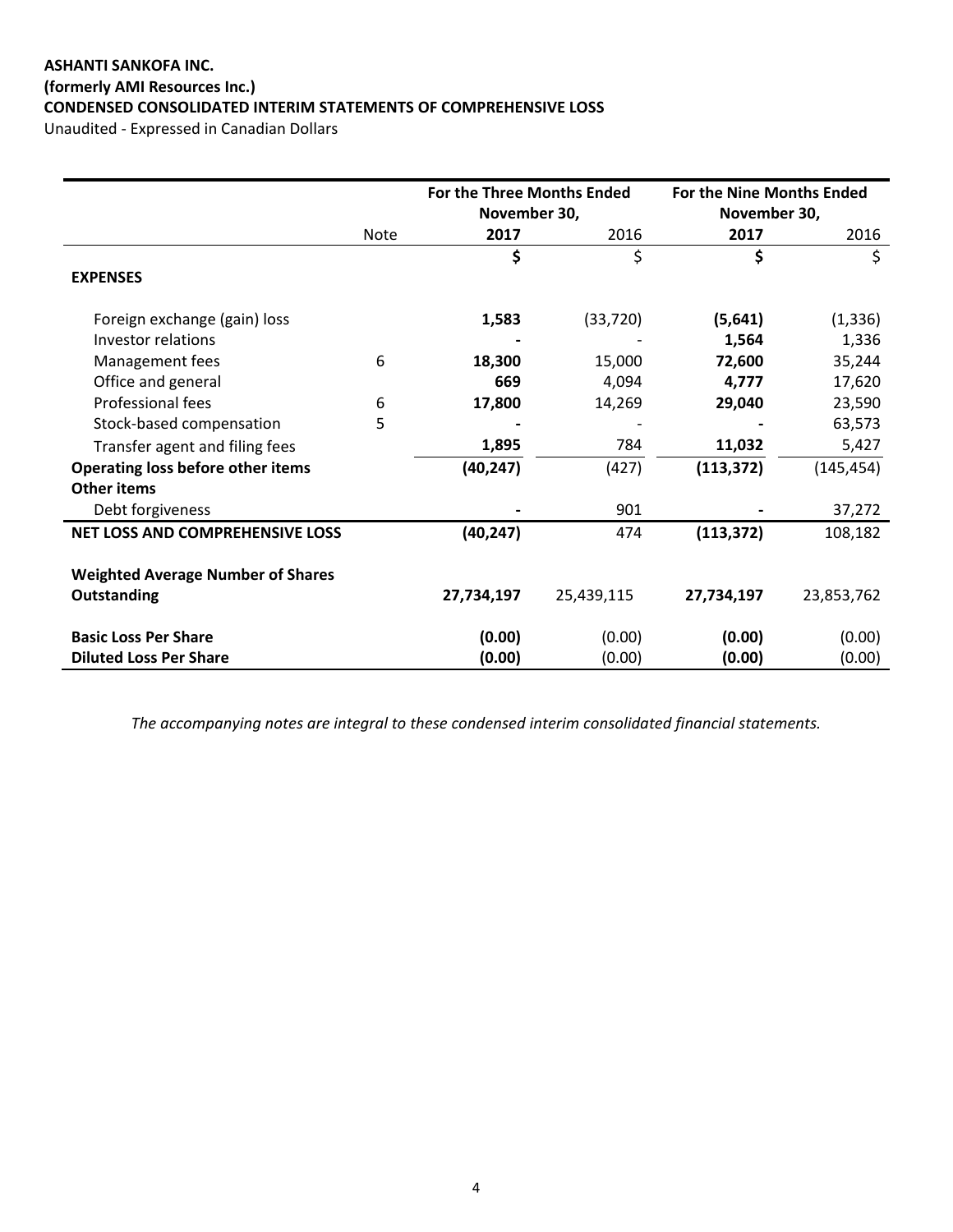## **AMI RESOURCES INC. (formerly AMI Resources Inc.) CONDENSED CONSOLIDATED INTERIM STATEMENT OF CHANGES IN EQUITY** Unaudited - Expressed in Canadian Dollars

|                            | <b>Share Capital</b> |           | <b>Reserves</b>          |           |              |            |
|----------------------------|----------------------|-----------|--------------------------|-----------|--------------|------------|
|                            | Number of            |           | Equity settled           |           | Accumulated  |            |
|                            | <b>Shares</b>        | Amount    | benefits                 | Warrants  | Deficit      | Total      |
|                            |                      |           | Ś                        |           |              |            |
| Balance, February 29, 2016 | 20,734,197           | 9,062,492 | 2,247,575                | 1,427,902 | (12,578,295) | 159,674    |
| Private placement          | 7,000,000            | 350,000   | $\overline{\phantom{a}}$ |           |              | 350,000    |
| Private placement cost     |                      | (5,831)   |                          |           |              | (5,831)    |
| Stock-based compensation   |                      |           | 63,573                   |           |              | 63,573     |
| Net loss for the period    |                      |           |                          |           | (108, 182)   | (108, 182) |
| Balance, November 30, 2016 | 20,734,197           | 9,406,661 | 2,311,148                | 1,427,902 | (12,686,477) | 459,234    |
| Balance, February 28, 2017 | 27,734,197           | 9,252,862 | 2,311,148                | 1,579,077 | (12,755,948) | 387,139    |
|                            |                      |           |                          |           |              |            |
| Net loss for the period    |                      |           |                          |           | (113, 372)   | (113, 372) |
| Balance, November 30, 2017 | 27,734,197           | 9,252,862 | 2,311,148                | 1,579,077 | (12,869,320) | 273,767    |

*The accompanying notes are integral to these condensed consolidated interim financial statements.*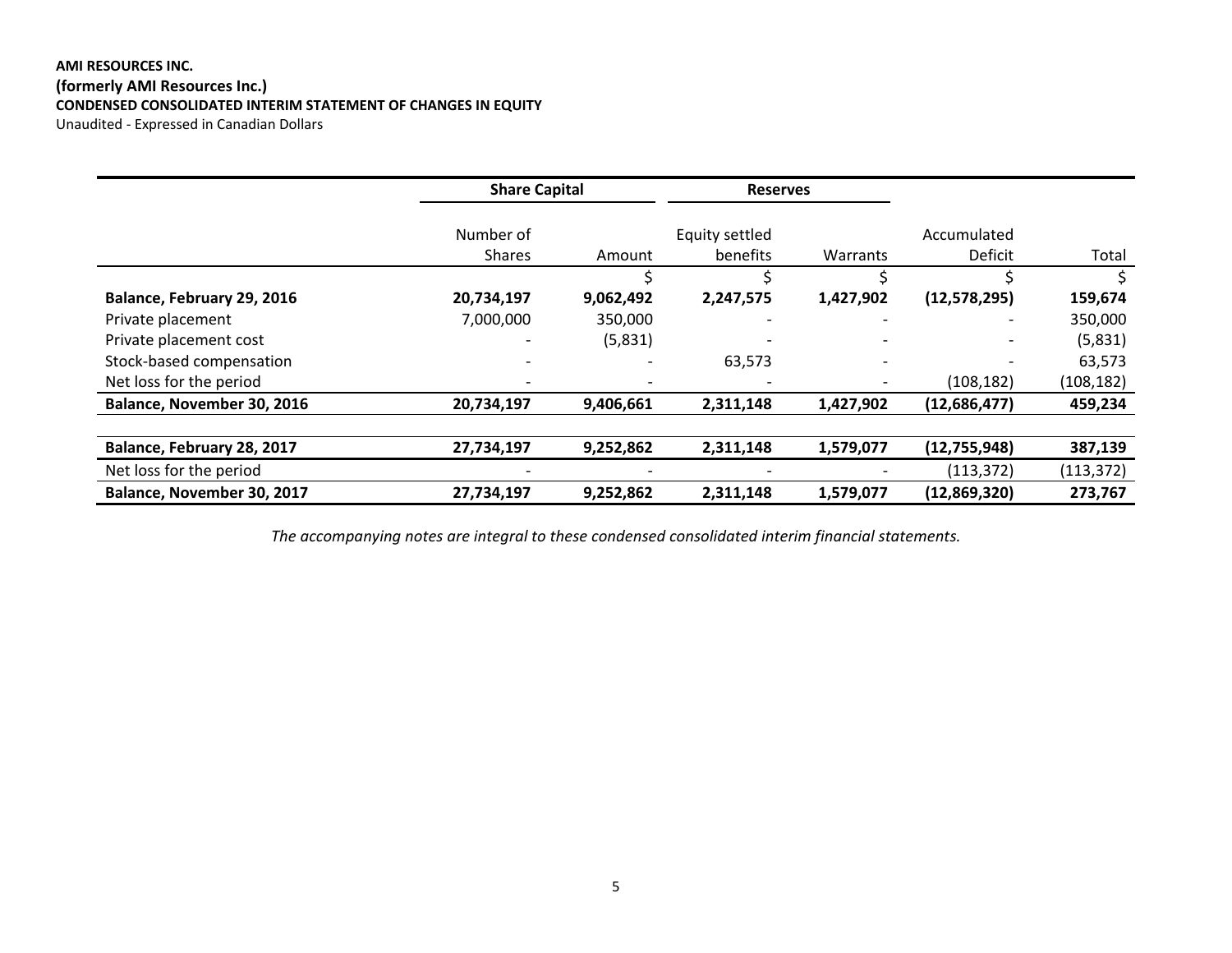# **ASHANTI SANKOFA INC. (formerly AMI Resources Inc.) CONDENSED CONSOLIDATED INTERIM STATEMENTS OF CASH FLOW**

Unaudited - Expressed in Canadian Dollars

|                                                | <b>For the Three Months</b> |           | For the Nine Months |            |
|------------------------------------------------|-----------------------------|-----------|---------------------|------------|
|                                                | <b>Ended</b>                |           | <b>Ended</b>        |            |
|                                                | November 30,                |           | November 30,        |            |
|                                                | 2017                        | 2016      | 2017                | 2016       |
|                                                | \$                          | \$        | \$                  | \$         |
| <b>CASH FLOWS USED IN OPERATING ACTIVITIES</b> |                             |           |                     |            |
| Net loss for the period                        | (40, 247)                   | 474       | (113, 372)          | (108, 182) |
| Items not involving cash:                      |                             |           |                     |            |
| Stock-based compensation                       |                             |           |                     | 63,573     |
| Changes in non-cash working capital items:     |                             |           |                     |            |
| Other receivables and prepaid expenses         | (688)                       | (2,721)   | (3,068)             | (4,390)    |
| Accounts payable and accrued liabilities       | (5,585)                     | (10, 797) | (16, 596)           | (163, 890) |
| Due to related parties                         | 24,292                      |           | 63,496              | 7,913      |
|                                                | (22, 228)                   | (13, 044) | (69, 540)           | (204, 976) |
| <b>CASH FLOWS USED IN INVESTING ACTIVITIES</b> |                             |           |                     |            |
| Exploration and evaluation assets              |                             | (70, 389) | (7, 425)            | (95, 122)  |
| <b>CASH FLOWS FROM FINANCING ACTIVITIES</b>    |                             |           |                     |            |
| Gross proceeds intended for private placement  |                             |           |                     | 350,000    |
| Shareholder loan repayment                     |                             | (5,831)   |                     | (5,831)    |
| Shareholder advance                            | 21,470                      |           | 58,845              |            |
| Exploration and evaluation assets              | 21,470                      | (5,831)   | 58,845              | 344,169    |
| Net increase in cash                           | (758)                       | (89, 264) | (18, 120)           | 44,071     |
| Cash, beginning of the period                  | 1,994                       | 152,262   | 19,356              | 18,927     |
| Cash, end of the period                        | 1,236                       | 62,998    | 1,236               | 62,998     |

*The accompanying notes are integral to these condensed consolidated interim financial statements.*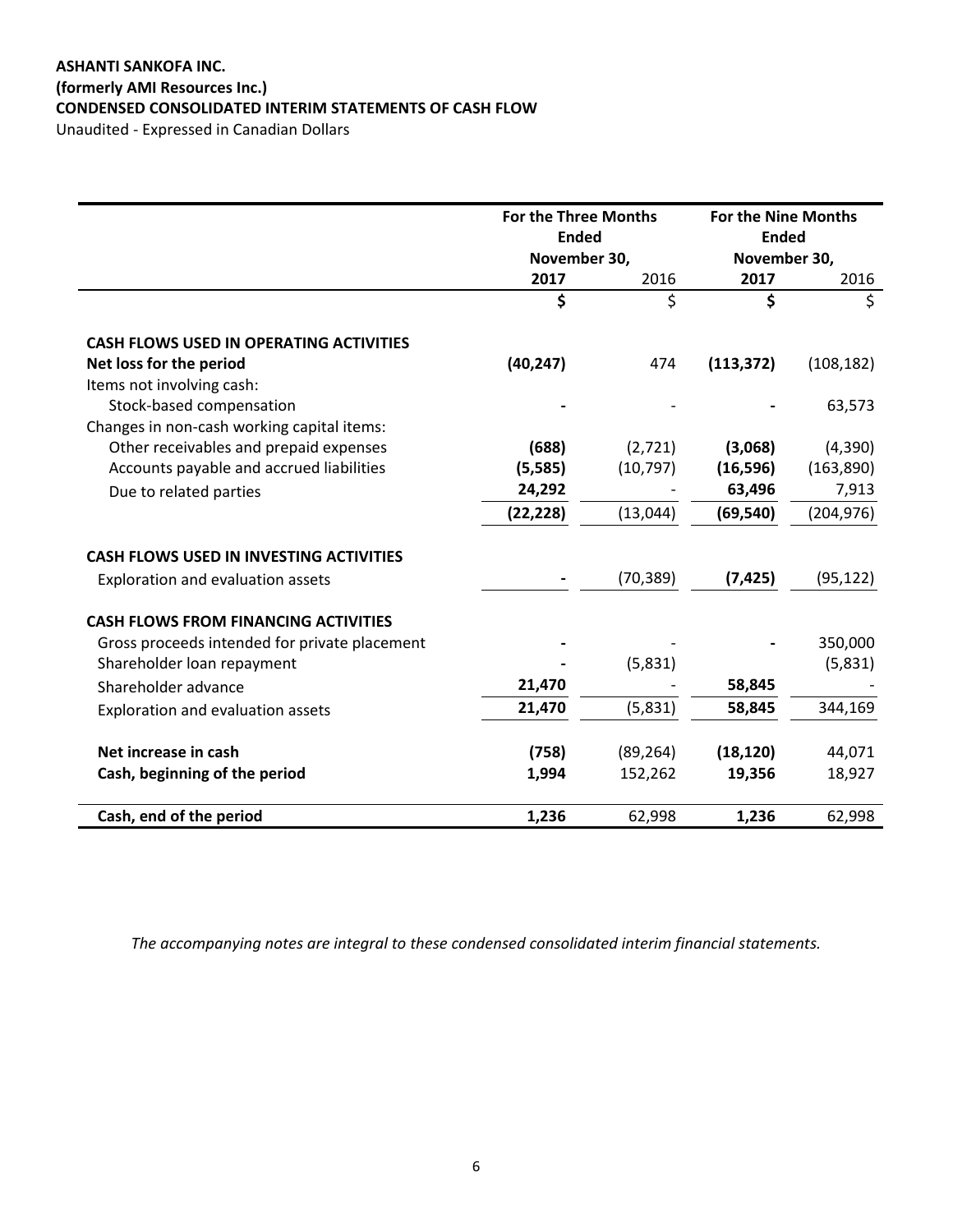#### **1. NATURE OF OPERATIONS**

Ashanti Sankofa Inc. (formerly AMI Resources Inc., the "Company" or "ASI") through its wholly-owned subsidiary AMI Africa Exploration Ltd. ("AMI Africa"), both resident Canadian companies, and its wholly owned Ghanaian subsidiary Ashanti Sankofa Limited ("Ashanti") is engaged primarily in gold exploration activity in West Africa.

The head office and the principal address of the Company is located at #202, 5626 Larch Street, Vancouver, BC V6M 4E1 and the records office and registered office is located at Suite 1780 - 400 Burrard Street, Vancouver, British Columbia, V6C 3A6.

The Company holds several mineral properties and has not yet determined whether these properties contain reserves that are economically recoverable.

These condensed consolidated interim financial statements have been prepared on the assumption that the Company will continue as a going concern, meaning it will continue in operation for the foreseeable future and will be able to realize assets and discharge liabilities in the ordinary course of operations. Different bases of measurement may be appropriate if the Company is not expected to continue operations for the foreseeable future. The Company has incurred a net loss of \$113,372 for the nine months ended November 30, 2017, and has incurred cumulative losses since inception of \$12,869,320. As at November 30, 2017, the Company had negative working capital of \$251,991 had not advanced its mineral properties to commercial production and is not able to finance day to day activities through operations. The Company's continuation as a going concern is dependent upon the successful results from its mineral property exploration activities and its ability to attain profitable operations and generate funds there from and/or raise equity capital or borrowings sufficient to meet current and future obligations and ongoing operating losses. These uncertainties cast a significant doubt on the ability of the Company to continue operations as a going concern. Management intends to finance operating costs over the next twelve months with loans from directors and companies controlled by directors and/or private placement of common shares. These financial statements do not include any adjustments that might result from this uncertainty.

### **2. BASIS OF PRESENTATION**

#### **Statement of compliance**

These unaudited condensed consolidated interim financial statements have been prepared in accordance with IAS 34 – Interim Financial Reporting as issued by the International Accounting Standards Board ("IASB"). Accordingly, certain disclosures included in annual financial statements prepared in accordance with International Financial Reporting Standards ("IFRS") as issued by the IASB have been condensed or omitted and these unaudited condensed consolidated interim financial statements should be read in conjunction with the Company's audited consolidated financial statements for the year ended February 28, 2017.

The condensed consolidated interim financial statements were authorized for issue by the Board of Directors on January 29, 2018.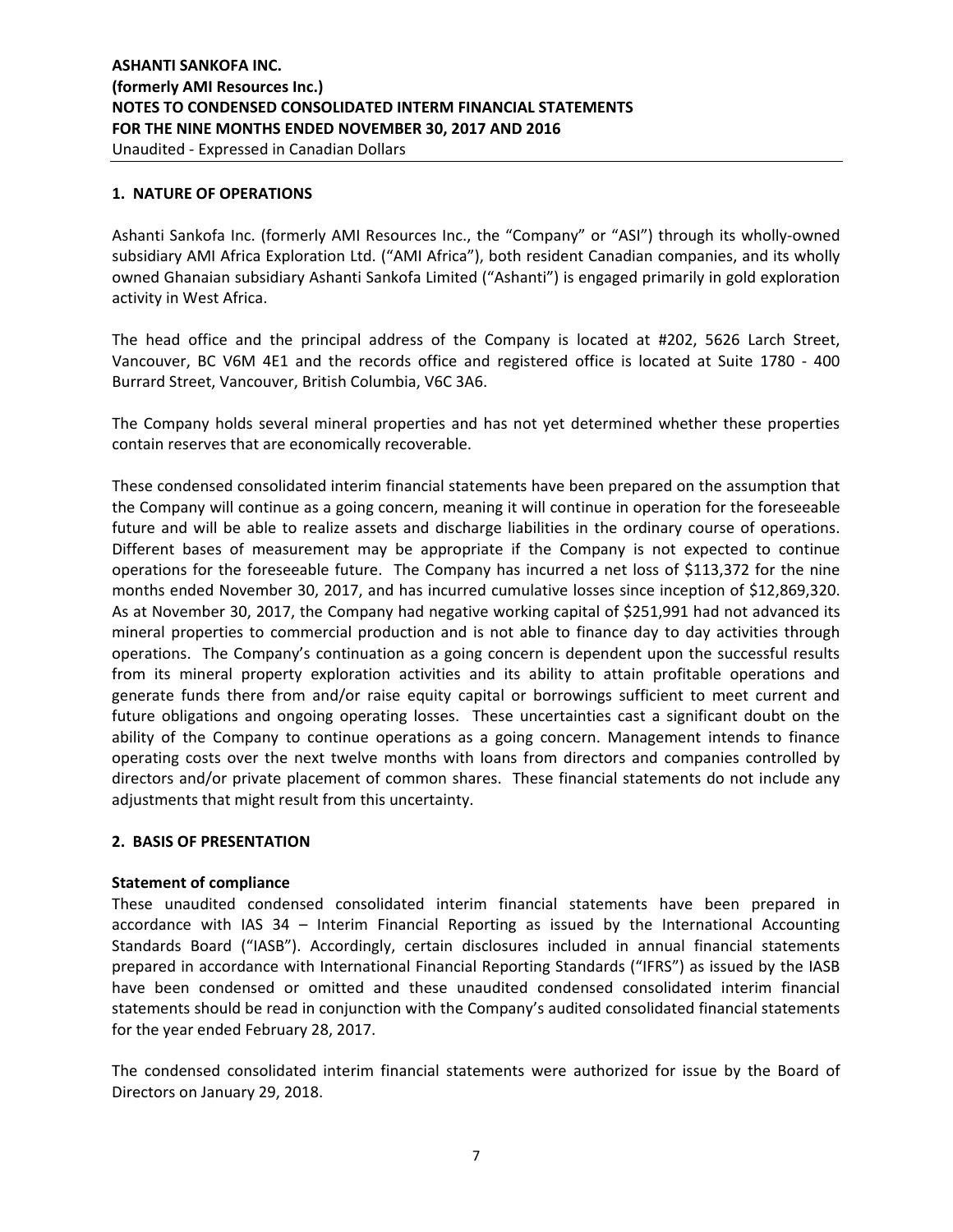Unaudited - Expressed in Canadian Dollars

#### **Basis of preparation**

The financial statements of the Company have been prepared on an accrual basis and are based on historical costs, modified where applicable. The financial statements are presented in Canadian dollars unless otherwise noted.

#### **Significant estimates and assumptions**

The preparation of financial statements in accordance with IFRS requires the Company to make estimates and assumptions concerning the future. The Company's management reviews these estimates and underlying assumptions on an ongoing basis, based on experience and other factors, including expectations of future events that are believed to be reasonable under the circumstances. Revisions to estimates are adjusted for prospectively in the period in which the estimates are revised.

Estimates and assumptions where there is significant risk of material adjustments to assets and liabilities in future accounting periods include the recoverability of the carrying value of exploration and evaluation assets, fair value measurements for financial instruments, and the recoverability and measurement of deferred tax assets.

#### **Significant judgments**

The preparation of financial statements in accordance with IFRS requires the Company to make judgments, apart from those involving estimates, in applying accounting policies. The most significant judgments applying to the Company's financial statements include: the assessment of the Company's ability to continue as a going concern and whether there are events or conditions that may give rise to significant uncertainty; the classification/allocation of expenditures as exploration and evaluation expenditures or operating expenses; and the classification of financial instruments.

### **3. SIGNIFICANT ACCOUNTING POLICIES**

#### **Basis of consolidation**

The condensed consolidated interim financial statements include the financial statements of the Company and its wholly owned subsidiary. The financial statement of the subsidiary is included in the consolidated financial statements from the date that control commenced until the date that control ceases. All inter-company balances and transactions have been eliminated.

#### **Foreign currency transactions**

These condensed consolidated interim financial statements are presented in Canadian dollars, which is the Company's functional currency. The Company's wholly-owned subsidiary AMI Africa's functional currency is also Canadian dollars. The Company's wholly-owned subsidiary Ashanti's functional currency is the Ghanaian Cedi.

Transactions in currencies other than the functional currency of each entity are recorded at exchange rates prevailing on the dates of the transactions. At the end of each reporting period, the monetary assets and liabilities of the Company that are denominated in foreign currencies are translated at the rate of exchange at the statement of financial position date while non-monetary assets and liabilities are translated at historical rates. Revenues and expenses are translated at the exchange rates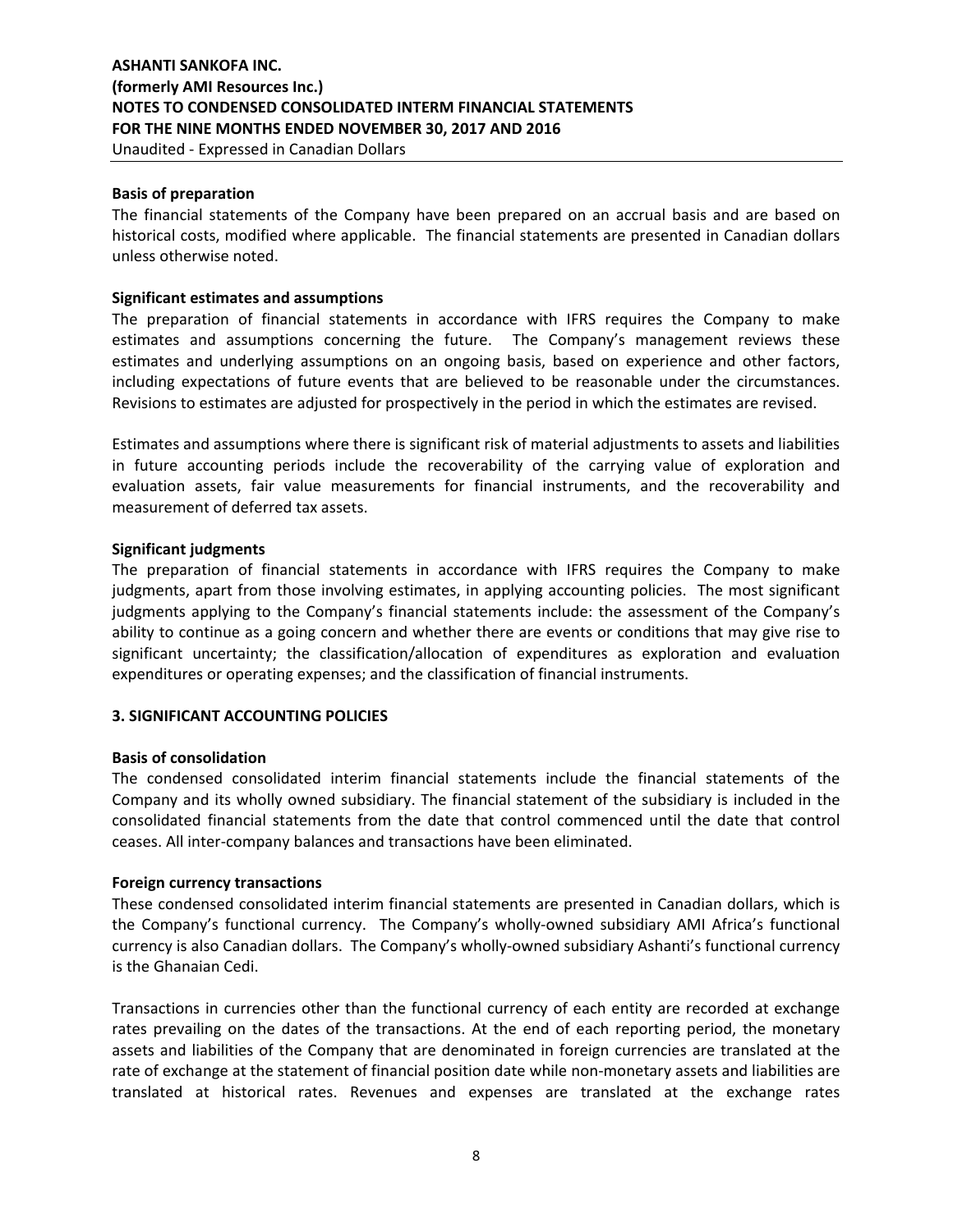approximating those in effect on the date of the transactions. Exchange gains and losses arising on translation are reflected in profit or loss for the period.

The financial position and results of foreign operations whose functional currency is different from the Company's presentation currency are translated as follows:

- assets and liabilities are translated at period-end exchange rates prevailing at the reporting date; and
- income and expenses are translated at average exchange rates for the period.

Exchange differences arising on translation of foreign operations are recorded in accumulated other comprehensive loss in the statement of comprehensive income. These differences are recognized in profit or loss in the period in which the operation is disposed.

### **Exploration and evaluations assets and equipment**

## *i) Exploration and evaluation expenditures*

The Company may hold interests in mineral property interests in various forms, including prospecting licenses, exploration and exploitation concessions, mineral leases and surface rights, and property options. The Company capitalizes payments made in the process of acquiring legal title to these properties. Mineral property interest acquisition costs are recorded at historical cost. Exploration and evaluation expenditures incurred on properties prior to obtaining legal rights to explore the specific area are charged to operations as incurred.

The carrying values of exploration and evaluation assets are assessed for impairment when facts and circumstances suggest that the carrying amount of an exploration and evaluation asset may exceed its recoverable amount. The carrying value of equipment is reviewed for indications of impairment at each reporting date. When impairment indicators exist, the asset's recoverable amount is estimated. If it is determined that the estimated recoverable amount is less than the carrying value of an asset, then a write-down is made with a charge to operations.

An impairment loss is reversed if there is indication that there has been a change in the estimates used to determine the recoverable amount. An impairment loss is reversed only to the extent that the asset's carrying amount does not exceed the carrying amount that would have been determined, net of amortization, if no impairment loss had been recognized.

# *ii) Equipment*

Equipment is stated at cost less accumulated amortization and accumulated impairment losses. Estimates of residual values, useful lives and methods of amortization are reviewed each reporting year, and adjusted prospectively if appropriate.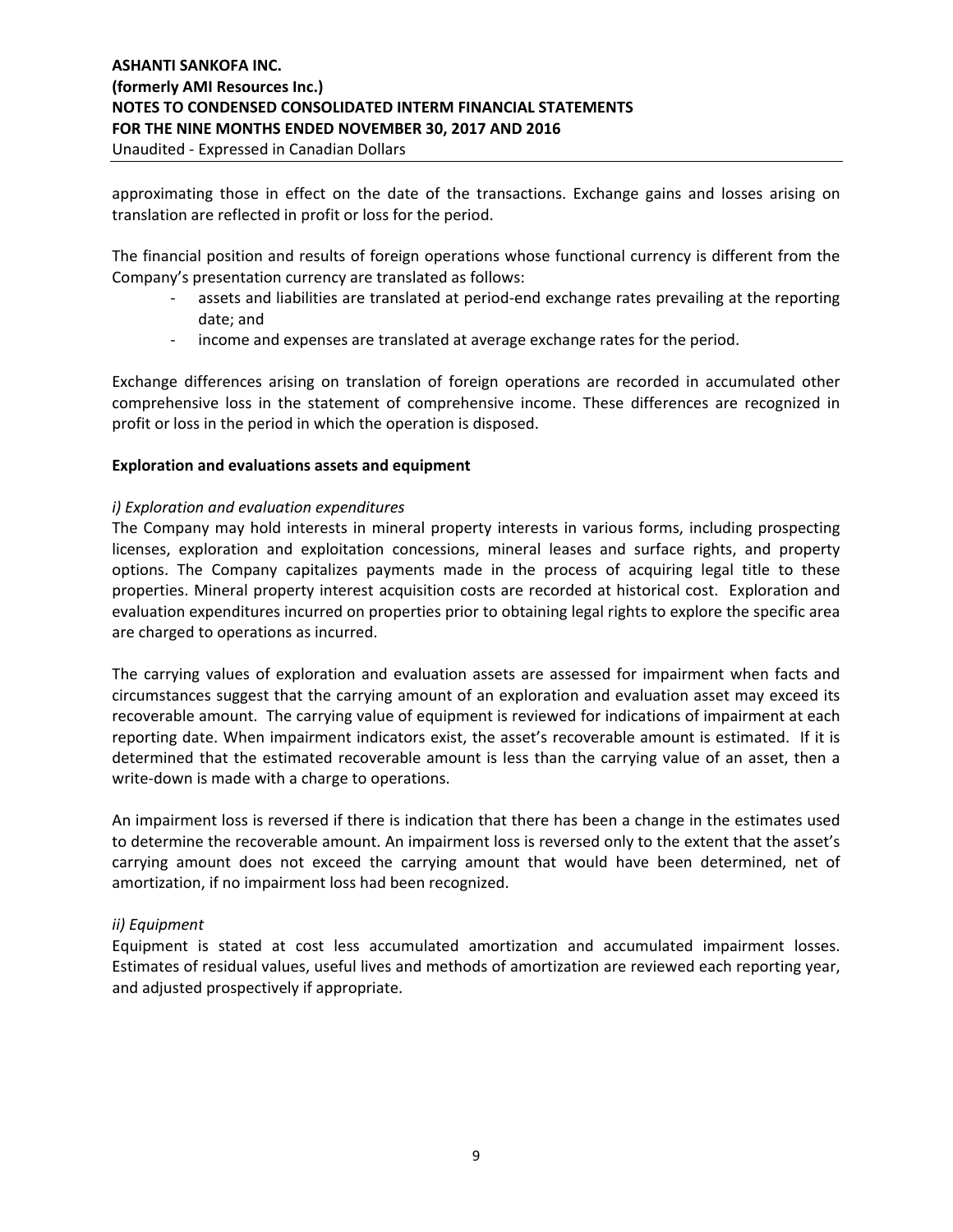**Income taxes** 

#### Current income tax:

Current income tax assets and liabilities for the current period are measured at the amount expected to be recovered from or paid to the taxation authorities. The tax rates and tax laws used to compute the amount are those that are enacted or substantively enacted, at the reporting date, in the countries where the Company operates and generates taxable income.

Current income tax relating to items recognized directly in other comprehensive income or equity is recognized in other comprehensive income or equity and not in profit or loss. Management periodically evaluates positions taken in the tax returns with respect to situations in which applicable tax regulations are subject to interpretation and establishes provisions where appropriate.

#### Deferred income tax:

Deferred income tax is recognized, using the asset and liability method, on temporary differences at the reporting date arising between the tax bases of assets and liabilities and their carrying amounts for financial reporting purposes.

The carrying amount of deferred income tax assets is reviewed at the end of each reporting period and recognized only to the extent that it is probable that sufficient taxable profit will be available to allow all or part of the deferred income tax asset to be utilized.

Deferred income tax assets and liabilities are measured at the tax rates that are expected to apply to the year when the asset is realized, or the liability is settled, based on tax rates (and tax laws) that have been enacted or substantively enacted by the end of the reporting period.

Deferred income tax assets and deferred income tax liabilities are offset, if a legally enforceable right exists to set off current tax assets against current income tax liabilities and the deferred income taxes relate to the same taxable entity and the same taxation authority.

#### **Restoration and environmental obligations**

The Company recognizes liabilities for statutory, contractual, constructive or legal obligations associated with the retirement of long-term assets, when those obligations result from the acquisition, construction, development or normal operation of the assets. The net present value of future restoration cost estimates arising from the decommissioning of plant and other site preparation work is capitalized to the related asset along with a corresponding increase in the restoration provision in the period incurred. Discount rates using a pre-tax rate that reflect the time value of money are used to calculate the net present value.

The Company's estimates of restoration costs could change as a result of changes in regulatory requirements, discount rates and assumptions regarding the amount and timing of the future expenditures. These changes are recorded directly to the related asset with a corresponding entry to the restoration provision. The Company's estimates are reviewed annually for changes in regulatory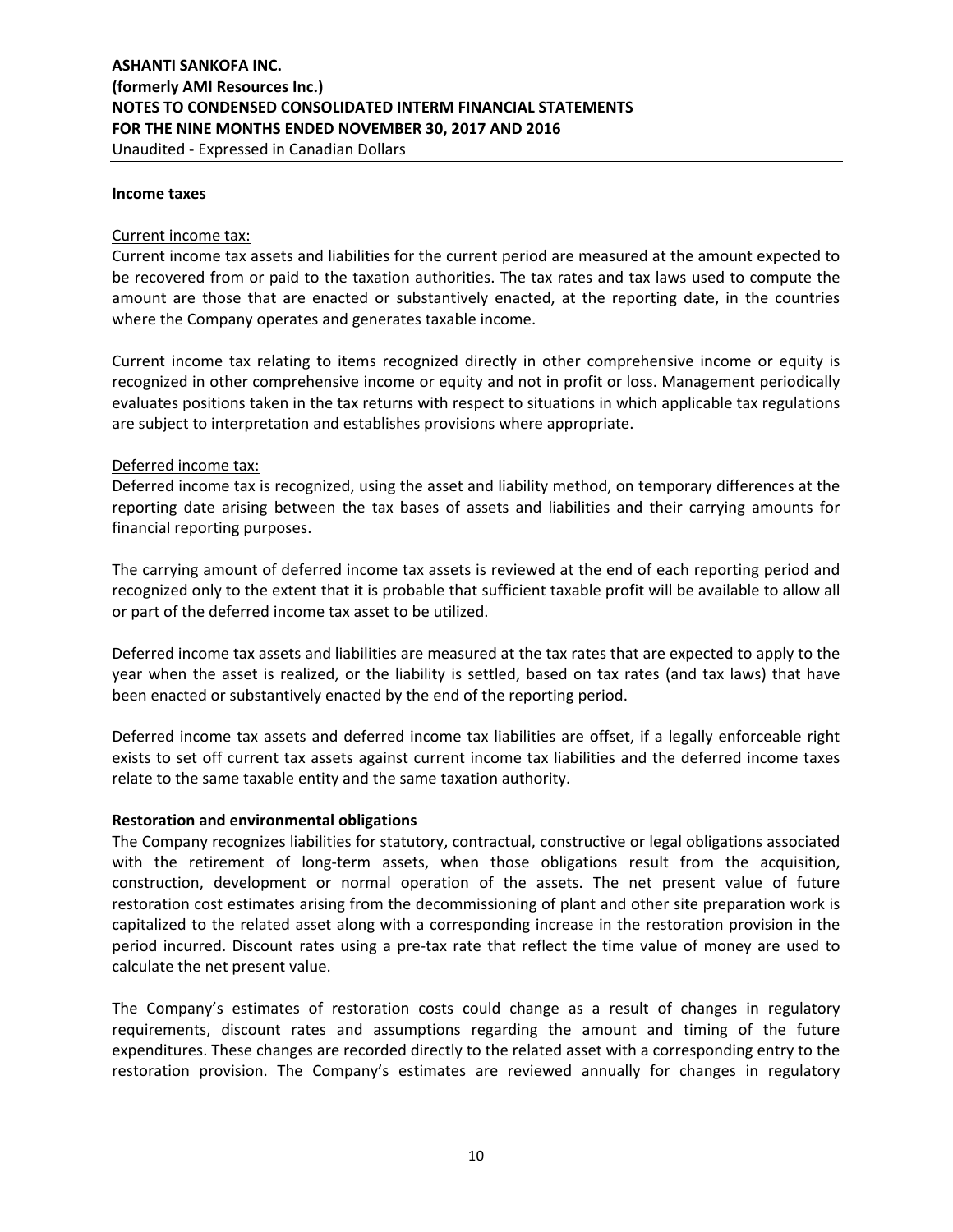# **ASHANTI SANKOFA INC. (formerly AMI Resources Inc.) NOTES TO CONDENSED CONSOLIDATED INTERM FINANCIAL STATEMENTS FOR THE NINE MONTHS ENDED NOVEMBER 30, 2017 AND 2016** Unaudited - Expressed in Canadian Dollars

requirements, discount rates, effects of inflation and changes in estimates. The Company currently has no measurable obligations for restoration and environmental costs.

# **Share-based payments**

The Company grants stock options to buy common shares of the Company through its stock option plan as described in Note 5. The Company accounts for share-based payments using the fair value method. Share-based payments to employees are measured at the fair value of the instruments issued and amortized over the vesting periods. Share-based payments to non-employees are measured at the fair value of goods or services received or the fair value of the equity instruments issued, if it is determined the fair value of the goods or services cannot be reliably measured, and are recorded at the date the goods or services are received. The corresponding amount is recorded to reserves. The fair value of options is determined using the Black–Scholes Option Pricing Model which incorporates all market vesting conditions. The number of shares and options expected to vest is reviewed and adjusted at the end of each reporting period such that the amount recognized for services received as consideration for the equity instruments granted shall be based on the number of equity instruments that eventually vest.

The Company grants stock options that are subject to various vesting terms. Under IFRS, the fair value of each instalment of the award is considered a separate grant based on the vesting period with the fair value of each instalment determined separately and recognized as compensation expense over the term of its respective vesting period.

# **Financial instruments**

The Company classifies financial instruments in the following categories: at fair value through profit or loss ("FVTPL"), loans and receivables, held-to-maturity investments, available-for-sale and financial liabilities. The classification depends on the purpose for which the financial instruments were acquired or issued. Management determines the classification of its financial instruments at initial recognition.

Financial assets are classified at fair value through profit or loss when they are either held for trading for the purpose of short-term profit taking, derivatives not held for hedging purposes, or when they are designated as such to avoid an accounting mismatch or to enable performance evaluation where a group of financial assets is managed by key management personnel on a fair value basis in accordance with a documented risk management or investment strategy. Such assets are subsequently measured at fair value with changes in carrying value being included in profit or loss.

Loans and receivables are non-derivative financial assets with fixed or determinable payments that are not quoted in an active market and are subsequently measured at amortized cost. They would be included in current assets, except for maturities greater than 12 months after the end of the reporting period. These would be classified as non-current assets. The Company has classified cash and amounts receivable as loans and receivables.

Held-to-maturity investments are non-derivative financial assets that have fixed maturities and fixed or determinable payments, and it is the Company's intention to hold these investments to maturity. They are subsequently measured at amortized cost. Held-to-maturity investments would be included in non-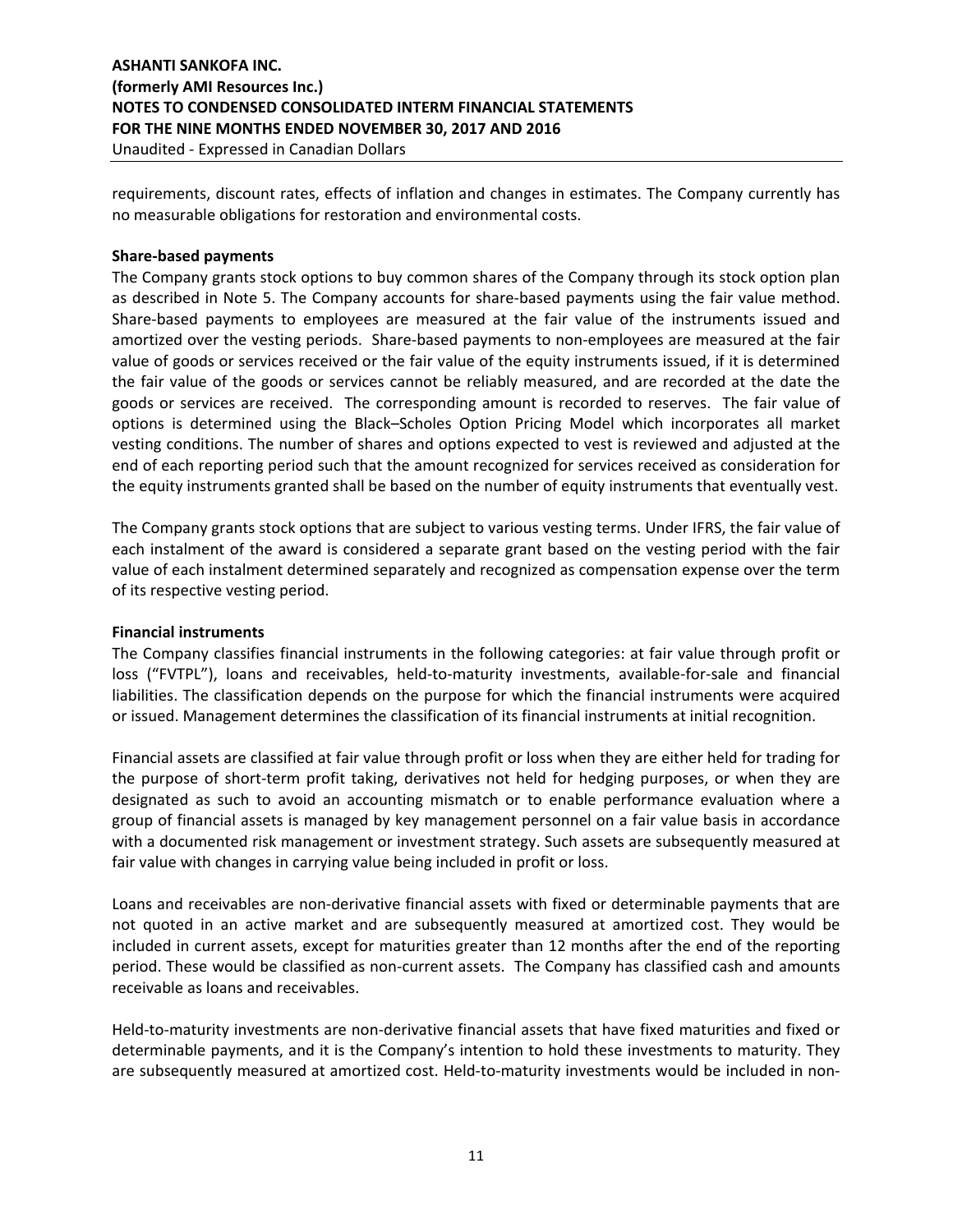# **ASHANTI SANKOFA INC. (formerly AMI Resources Inc.) NOTES TO CONDENSED CONSOLIDATED INTERM FINANCIAL STATEMENTS FOR THE NINE MONTHS ENDED NOVEMBER 30, 2017 AND 2016** Unaudited - Expressed in Canadian Dollars

current assets, except for those which are expected to mature within 12 months after the end of the reporting period. The Company has no held-to-maturity investments.

Available-for-sale financial assets are non-derivative financial assets that are designated as available-forsale or are not suitable to be classified as financial assets at fair value through profit or loss, loans and receivables or held-to maturity investments and are subsequently measured at fair value. These are included in current assets to the extent they are expected to be realized within 12 months after the end of the reporting period. Unrealized gains and losses are recognized in other comprehensive income, except for impairment losses and foreign exchange gains and losses on monetary financial assets.

Financial assets are derecognized when the rights to receive cash flows from the investments have expired or have been transferred and the Company has transferred substantially all risks and rewards of ownership. At each reporting date, the Company assesses whether there is objective evidence that a financial instrument has been impaired. In the case of available-for-sale financial instruments, a significant and prolonged decline in the value of the instrument is considered to determine whether impairment has arisen.

Accounts payable and accrued liabilities, and due to related parties are classified as other liabilities at amortized cost. The Company initially recognizes debt securities issued and subordinated liabilities on the date that they are originated. All other financial liabilities are recognized initially on the trade date at which the Company becomes a party to the contractual provisions of the instruments.

The Company derecognizes a financial liability when its contractual obligations are discharged, cancelled or expired. Non-derivative financial liabilities (excluding financial guarantees) are subsequently measured at amortized cost.

Financial assets and liabilities are offset, and the net amount is presented in the statement of financial position when, and only when, the Company has a legal right to offset the amounts and intends to either settle on a net basis or to realize the assets and settle the liability simultaneously.

The Company does not have any material derivative financial assets and liabilities.

The fair value of the Company's financial assets and liabilities approximates the carrying amount.

Financial instruments measured at fair value are classified into one of three levels in the fair value hierarchy according to the relative reliability of the inputs used to estimate the fair values. The three levels of the fair value hierarchy are:

- Level 1 Unadjusted quoted prices in active markets for identical assets or liabilities;
- Level 2 Inputs other than quoted prices that are observable for the asset or liability either directly or indirectly;
- Level 3 Inputs that are not based on observable market data.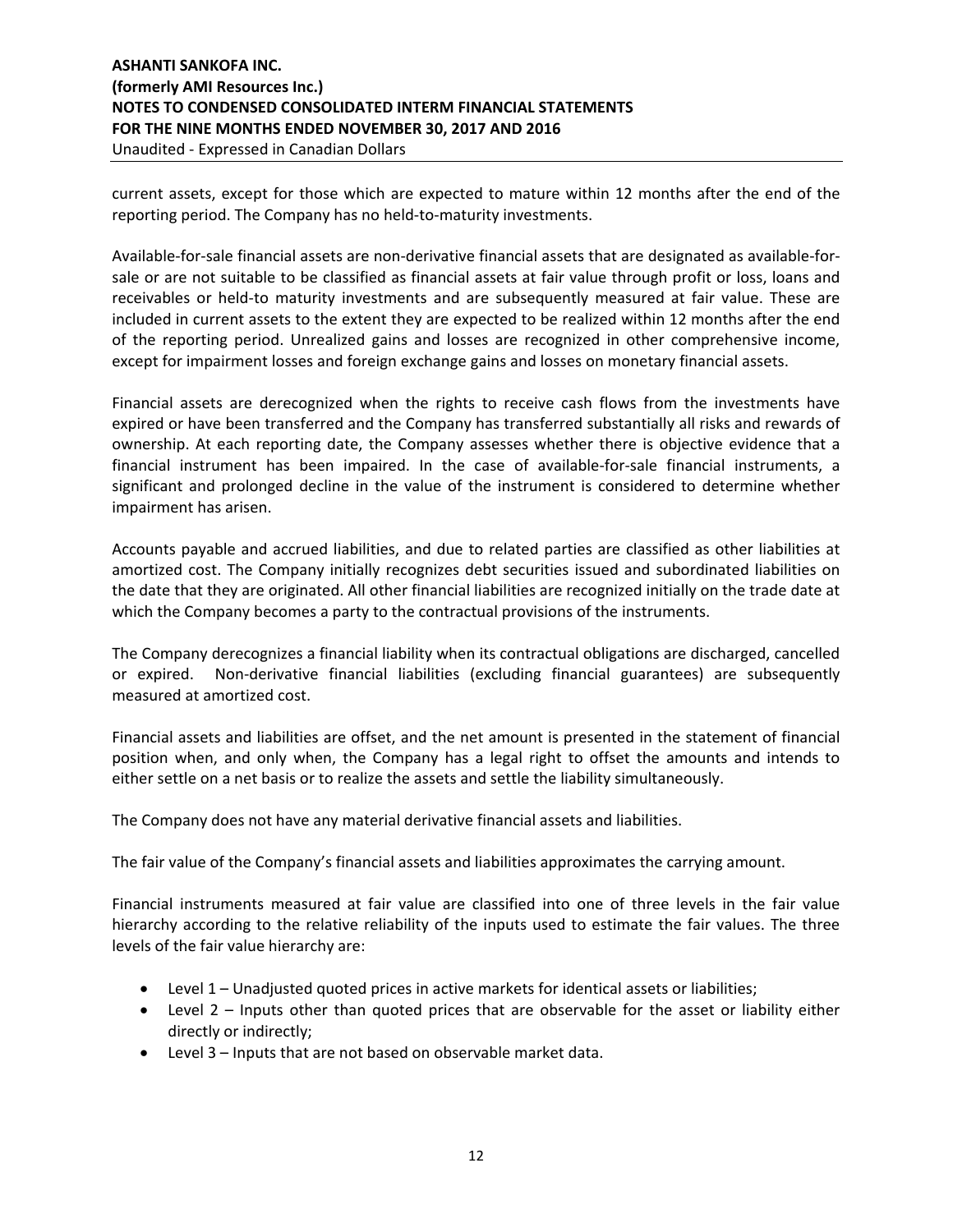Unaudited - Expressed in Canadian Dollars

#### **Income (loss) per share**

Basic income (loss) per share is calculated by dividing the net earnings available to common shareholders divided by the weighted average number of common shares outstanding during the year. The diluted earnings per share are calculated based on the weighted average number of common shares outstanding during the year, plus the effects of the dilutive common share equivalents. This method requires that the dilutive effect of outstanding options and warrants issued be calculated using the treasury stock method. This method assumes that all common share equivalents have been exercised at the beginning of the year (or at the time of issuance, if later), and that the funds obtained thereby were used to purchase common shares of the Company at the average trading price of common shares during the year.

### **Future Accounting Policy Changes**

#### *New standard IFRS 9 "Financial Instruments"*

This new standard is a partial replacement of IAS 39 "Financial Instruments: Recognition and Measurement". IFRS 9 uses a single approach to determine whether a financial asset is measured at amortized cost or fair value, replacing the multiple rules in IAS 39. The approach in IFRS 9 is based on how an entity manages its financial instruments in the context of its business model and the contractual cash flow characteristics of the financial assets.

The new standard also requires a single impairment method to be used, replacing the multiple impairment methods in IAS 39. IFRS 9 is effective for annual periods beginning on or after January 1, 2018. The Company is currently assessing the impact this new standard will have on its financial statements.

Other accounting standards or amendments to existing accounting standards that have been issued but have future effective dates are either not applicable or are not expected to have a significant impact on the Company's financial statements.

#### **3. FINANCIAL AND CAPITAL RISK MANAGEMENT**

|                             |      | February 28, |        |
|-----------------------------|------|--------------|--------|
|                             | Ref. | 2017         | 2017   |
|                             |      |              |        |
| Other financial assets      | a    | 4.972        | 20.024 |
| Other financial liabilities | b    | 256,963      | 81,018 |

a. Comprises cash and sales tax receivables.

b. Comprises accounts payable, and related party advance (Note 6).

The Company has determined the estimated fair values of its financial instruments based on appropriate valuation methodologies; however, considerable judgment is required to develop these estimates. The fair values of the Company's financial instruments are not materially different from their carrying values.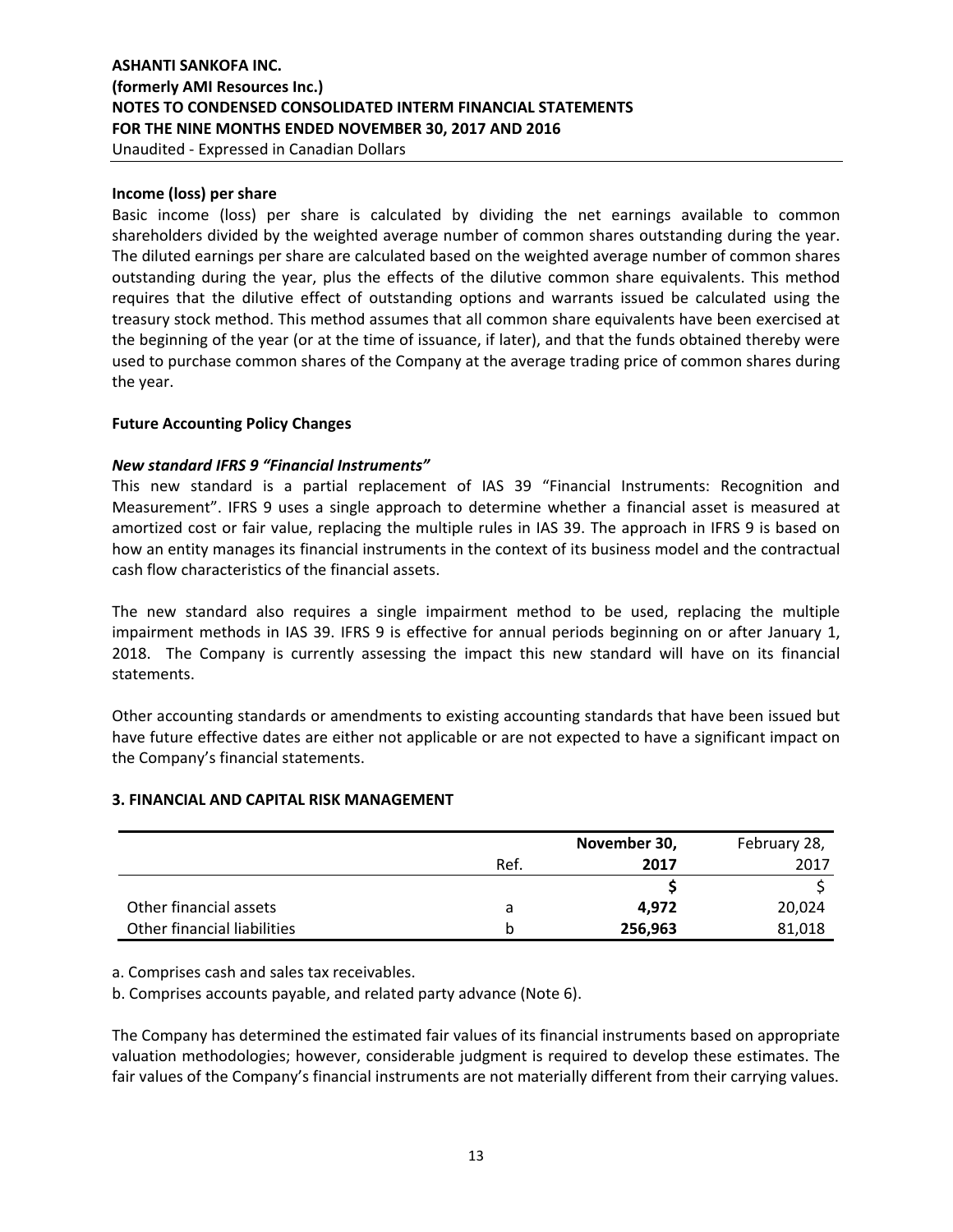#### **Management of Industry and Financial Risk**

The Company is engaged primarily in mineral exploration and manages related industry risk issues directly. The Company may be at risk for environmental issues and fluctuations in commodity pricing. Management is not aware of and does not anticipate any significant environmental remediation costs or liabilities in respect of its current operations.

The Company's financial instruments are exposed to certain financial risks, which include the following:

#### *Credit risk*

Credit risk is the risk of loss due to the counterparty's inability to meet its obligations. The Company's exposure to credit risk is on its cash and other receivables. Risk associated with cash is managed through the use of major banks which are high credit quality financial institutions as determined by rating agencies. Other receivables comprise sales tax refunds from the Canadian federal government.

#### *Liquidity risk*

Liquidity risk is the risk that the Company will encounter difficulties in meeting obligations when they become due. The Company ensures that there is sufficient capital in order to meet short-term operating requirements, after taking into account the Company's holdings of cash. The Company's cash are held in corporate bank accounts available on demand. Liquidity risk has been assessed as being high.

#### *Market Risk*

Market risk is the risk that the fair value or future cash flows of a financial instrument will fluctuate because of changes in market prices. Market risk comprises three types of risk: currency risk, interest rate risk and price risk.

### *Currency Risk*

The Company is subject to normal market risks including fluctuations in foreign exchange rates and interest rates. While the Company manages its operations in order to minimize exposure to these risks, the Company has not entered into any derivatives or contracts to hedge or otherwise mitigate this exposure.

#### *Interest Rate Risk*

Interest rate risk is the risk that the fair value or future cash flows of a financial instrument will fluctuate because of changes in market interest rates. The Company is not exposed to significant interest rate risk relating to its related party balances (Note 6).

#### *Price Risk*

The Company is exposed to price risk with respect to equity prices. Price risk as it relates to the Company is defined as the potential adverse impact on the Company's ability to raise financing due to movements in individual equity prices or general movements in the level of the stock market. The Company closely monitors individual equity movements and the stock market to determine the appropriate course of action to be taken by the Company.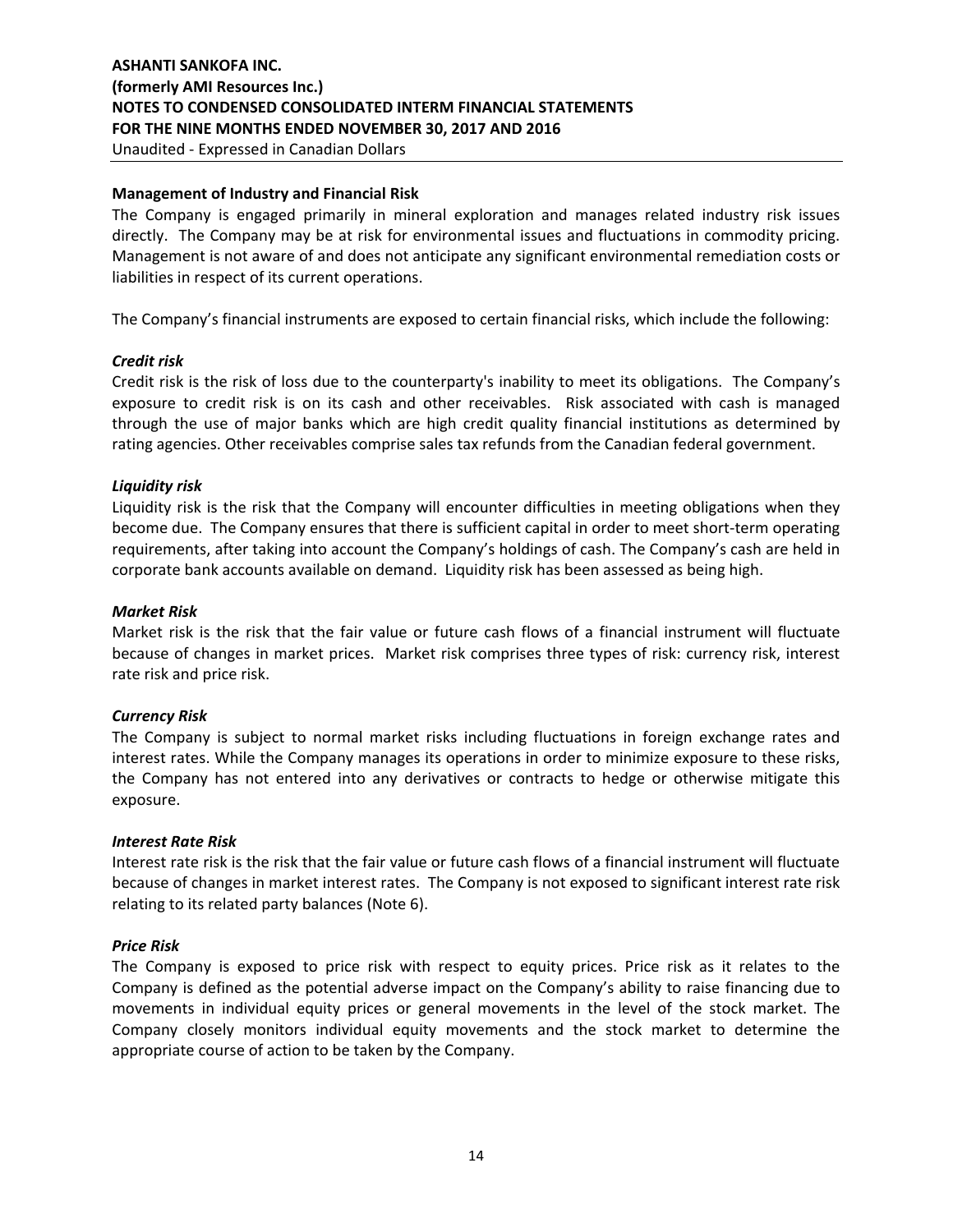Unaudited - Expressed in Canadian Dollars

#### *Capital management*

The Company's policy is to maintain a strong capital base so as to maintain investor and creditor confidence and to sustain future development of the business. The capital structure of the Company consists of components of shareholders' equity. There were no changes in the Company's approach to capital management during the year. The Company is not subject to any externally imposed capital requirements.

#### **4. EXPLORATION AND EVALUATION ASSETS**

Exploration and evaluation assets comprise the North Ashanti - Anuoro project located in West Africa.

| <b>Balance at February 29, 2016</b> | 309,931 |
|-------------------------------------|---------|
| Additions - exploration costs       | 138,202 |
| <b>Balance at February 28, 2017</b> | 448,133 |
| Additions - exploration costs       | 77,625  |
| <b>Balance at November 30, 2017</b> | 525,758 |

The Company, through its wholly-owned subsidiary Ashanti, holds the 65 square km Anuoro license which is subject to a 10% carried interest held by the government of the Republic of Ghana. On May 9, 2014 Ashanti received a letter from the Ministry of Lands and Natural Resources stating the Anuoro license has been renewed until May 9, 2016. On April 6, 2016 Ashanti submitted documentation to the Minerals Commission requesting an extension for the Anuoro license. The Minerals Commission has requested additional reports from Ashanti which reports have now been submitted. Even though Ashanti has not yet received the extension, under Section 35 (4) of the Minerals and Mining Act 2006, the prospecting license shall remain in force in respect of the land the subject of the application until the application is determined.

### **5. EQUITY AND RESERVES**

#### **Share Capital**

Authorized share capital of the Company consists of an unlimited number of fully paid common shares without par value.

#### *Nine Months Ended November 30, 2017*

No share capital activity occurred during this period.

### **Stock Options**

### *Stock-Option Plan*

The Company has a stock option plan, approved by the Board of Directors (the "Board") and by the shareholders at the annual general meeting held on December 4, 2014, that allows the Company to grant incentive stock options to its directors, officers, employees and consultants. The maximum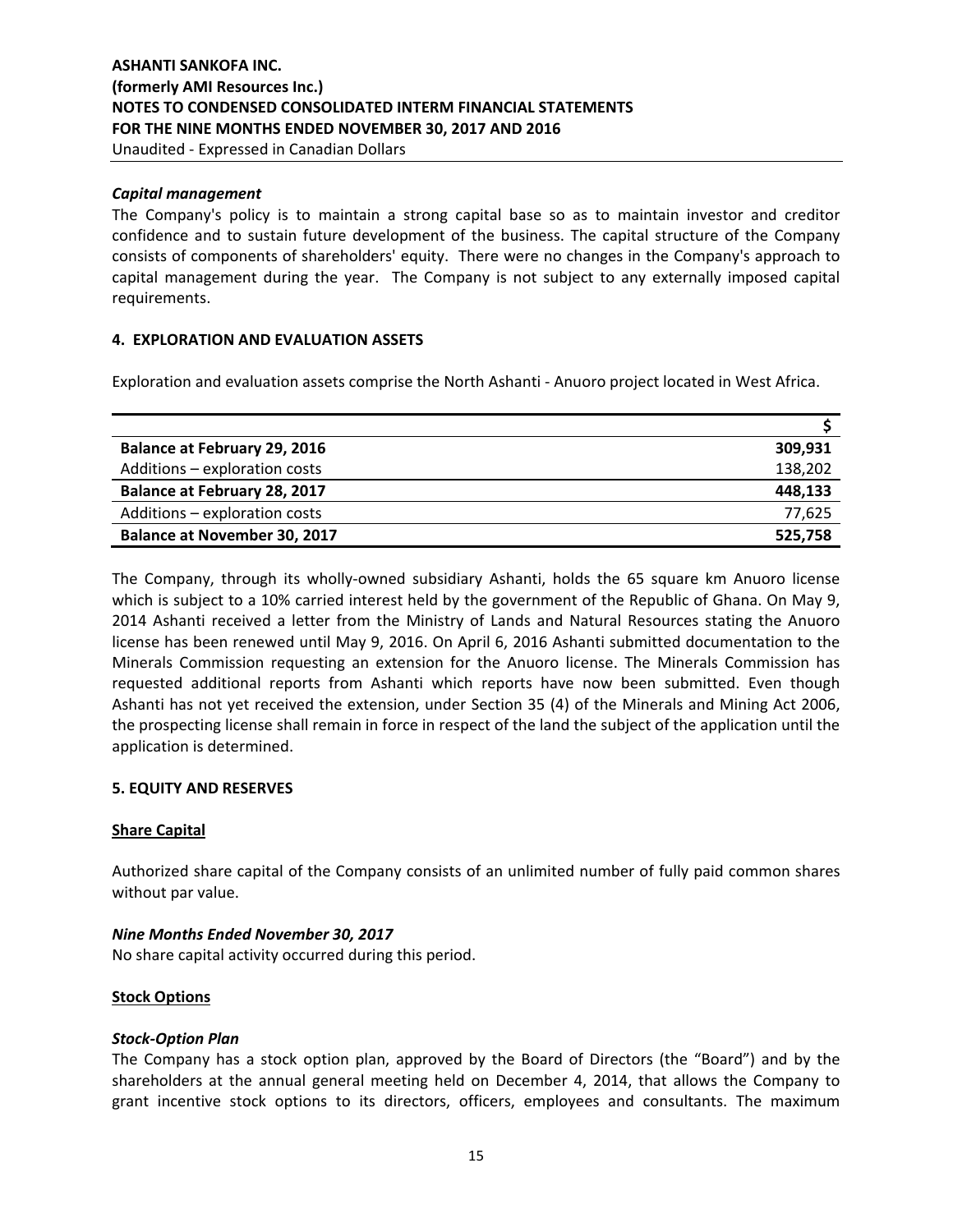Unaudited - Expressed in Canadian Dollars

number of shares reserved for issuance under the plan are 2,546,839. The exercise price, term (not to exceed ten years) and vesting provisions are authorized by the Board at the time of the grant and the Stock Option Plan. Stock options granted to a consultant performing investor relations activity shall vest over a minimum of twelve months with no more than ¼ of such options vesting in any three months period.

During the nine months ended November 30, 2017, there were no stock options granted, and 400,000 stock options were cancelled due to the optionees ceased working for the Company.

|                       | Number of<br><b>Options</b> | Weighted<br>Average<br><b>Exercise Price</b> | Weighted<br><b>Average Life</b><br>Remaining<br>(Years) | <b>Weighted Average</b><br><b>Grant Date</b><br><b>Fair Value</b> |
|-----------------------|-----------------------------|----------------------------------------------|---------------------------------------------------------|-------------------------------------------------------------------|
| Balance, February 29, |                             |                                              |                                                         |                                                                   |
| 2016                  | 1,500,000                   | 0.08                                         | 4.68                                                    | 0.040                                                             |
| Granted               | 1,300,000                   | 0.09                                         | 5.00                                                    | 0.049                                                             |
| Balance, February 28, |                             |                                              |                                                         |                                                                   |
| 2017                  | 2,800,000                   | 0.09                                         | 3.94                                                    | 0.044                                                             |
| Cancelled             | (400,000)                   | 0.05                                         | 2.92                                                    | 0.044                                                             |
| Balance, November 30, |                             |                                              |                                                         |                                                                   |
| 2017                  | 2,400,000                   | 0.09                                         | 3.23                                                    | 0.044                                                             |

Stock option transactions are summarized as follows:

As at November 30, 2017, the following options were outstanding and exercisable:

| <b>Number of Options</b> | <b>Exercise Price</b> | <b>Expiry Date</b> |
|--------------------------|-----------------------|--------------------|
| 600,000                  | \$0.05                | October 31, 2020   |
| 500,000                  | \$0.15                | October 31, 2020   |
| 600,000                  | \$0.05                | May 20, 2021       |
| 500,000                  | \$0.15                | May 20, 2021       |
| 200,000                  | \$0.06                | June 30, 2021      |

#### **Share Purchase Warrants**

The warrants reserve records items recognized as the value of warrants until such time that the warrants are exercised, at which time the corresponding amount will be transferred to share capital. If the warrants expire unexercised, the amount remains in reserves.

Warrant transactions are summarized as follows: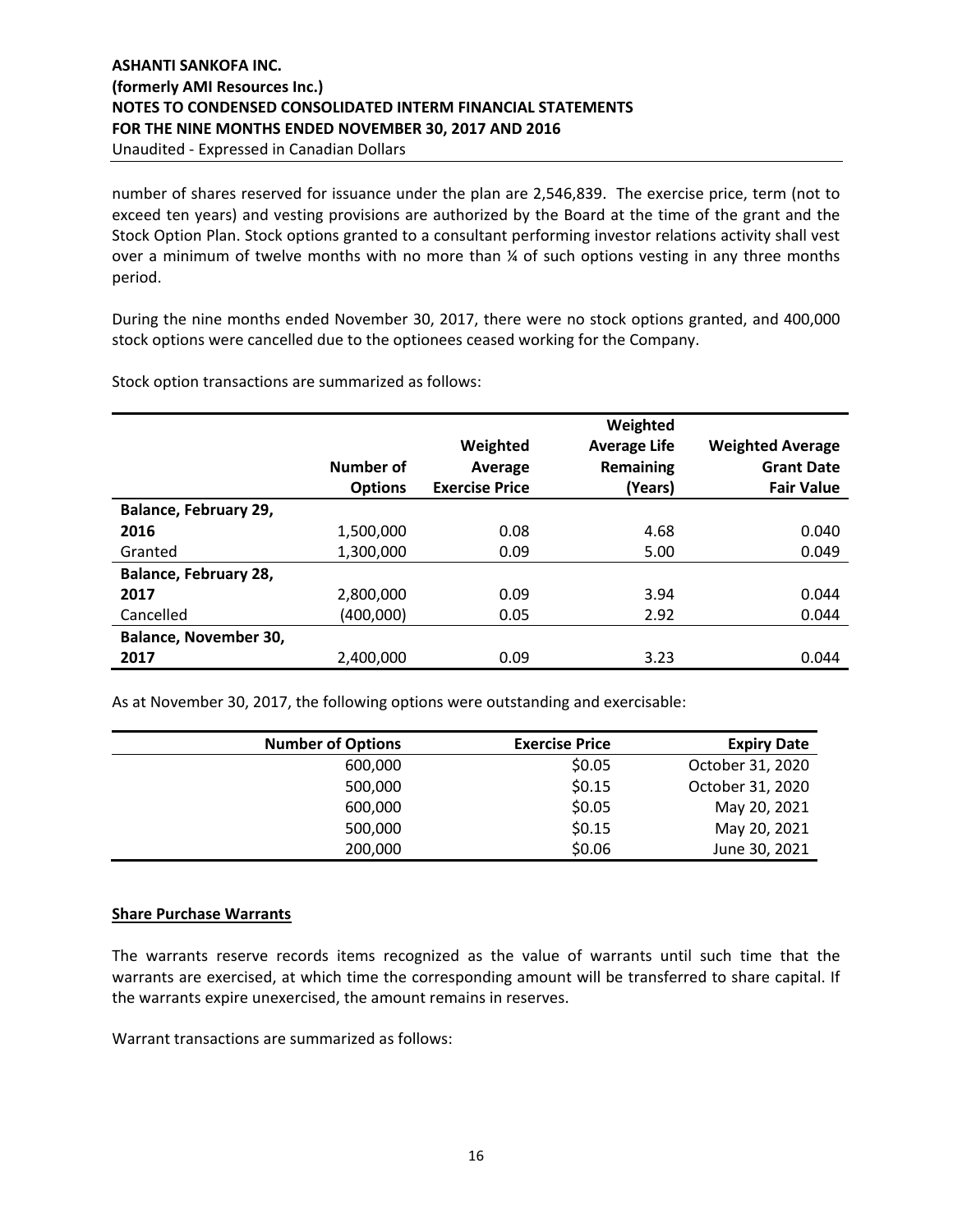Unaudited - Expressed in Canadian Dollars

|                            | <b>Number of</b> | <b>Weighted Average</b> | <b>Weighted Average Life</b> |
|----------------------------|------------------|-------------------------|------------------------------|
|                            | <b>Warrants</b>  | <b>Exercise Price</b>   | <b>Remaining (Years)</b>     |
|                            |                  |                         |                              |
| Balance, February 29, 2016 | 8,000,000        | 0.05                    | 1.33                         |
| Granted                    | 7,000,000        | 0.05                    | 2.00                         |
| Balance, February 28, 2017 | 15,000,000       | 0.05                    | 2.27                         |
| Balance, November 30, 2017 | 15,000,000       | 0.05                    | 1.51                         |

As at November 30, 2017, the following warrants were outstanding:

| <b>Number of Warrants</b> | <b>Exercise Price</b> | <b>Expiry Date</b> |
|---------------------------|-----------------------|--------------------|
| 5,000,000                 | \$0.05                | April 1, 2020      |
| 3,000,000                 | \$0.05                | May 11, 2020       |
| 7,000,000                 | \$0.05                | June 10, 2018      |

#### **6. RELATED PARTY TRANSACTIONS**

The Company's related parties include its subsidiaries, significant shareholder, and key management personnel. Transactions with related parties for goods and services are made on normal commercial terms and are considered to be at arm's length. The remuneration of the Company's directors and other key management personnel during the three and nine months ended November 30, 2017 and 2016 are as follows:

|                                       |        | <b>For the Three Months Ended</b><br>November 30, |        | For the Nine Months Ended<br>November 30, |
|---------------------------------------|--------|---------------------------------------------------|--------|-------------------------------------------|
|                                       | 2017   | 2016                                              | 2017   | 2016                                      |
| Geologist fees (a)<br>Management fees | 21,600 | 22,200                                            | 70.200 | 43,200                                    |
| (a)(b)                                | 18,300 | 27,043                                            | 72,600 | 54,908                                    |
| Professional fees (c)                 | 17,800 | 4,500                                             | 26,800 | 13,821                                    |

As at November 30, 2017, the Company was indebted to its related parties for the amounts as below:

|                                                       | <b>November 30, 2017</b> | <b>February 28, 2017</b> |
|-------------------------------------------------------|--------------------------|--------------------------|
| Accounts payables and accrued liabilities (a) (b) (c) | 182,756                  | 49,060                   |
| Due to shareholder (d)                                | 58,845                   | $\overline{\phantom{0}}$ |